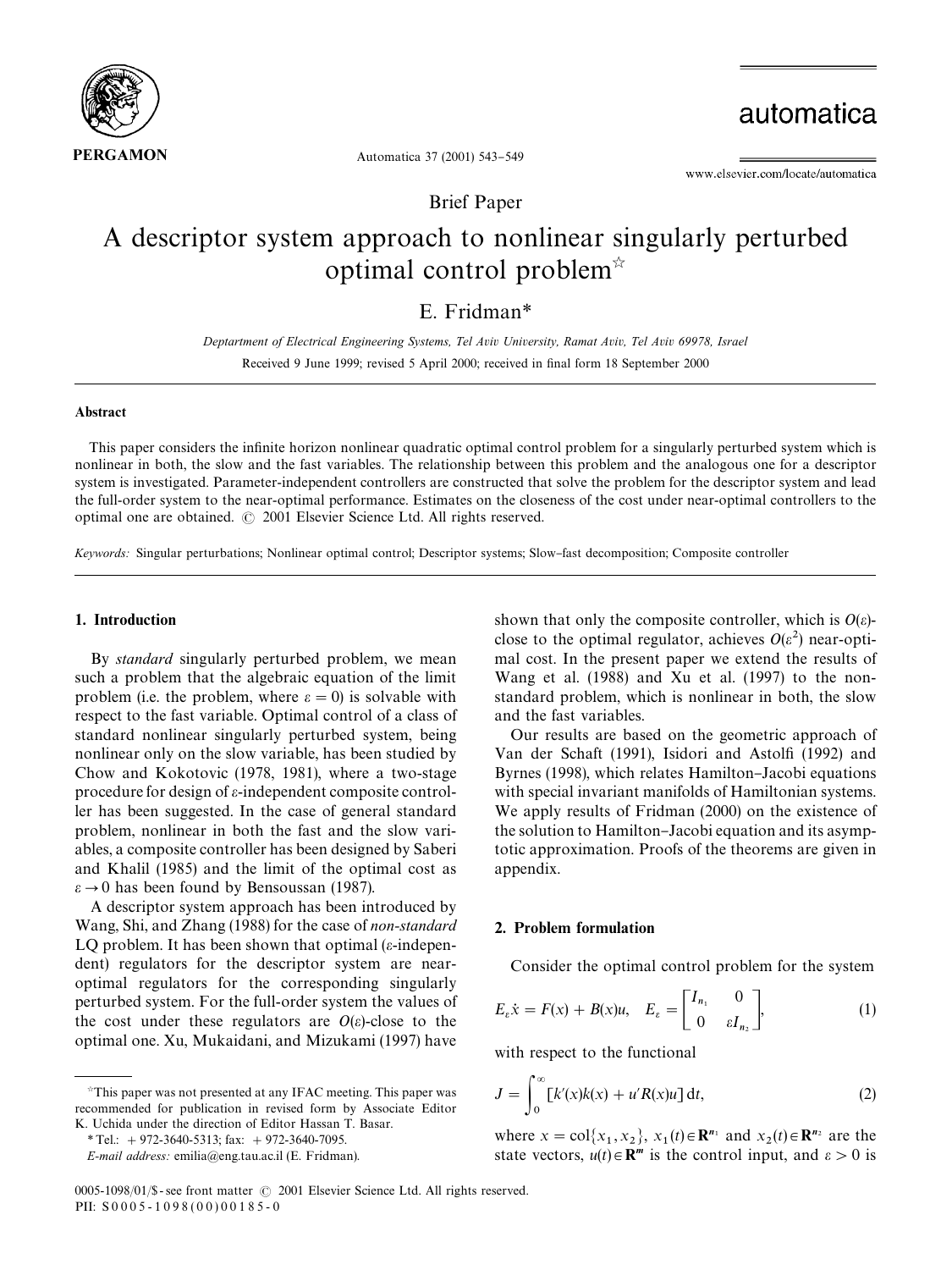a small parameter. Prime denotes the transposition of a matrix. The functions

$$
F(x) = \begin{bmatrix} F_1(x_1, x_2) \\ F_2(x_1, x_2) \end{bmatrix}, \quad B(x) = \begin{bmatrix} B_1(x_1, x_2) \\ B_2(x_1, x_2) \end{bmatrix},
$$

 $R(x)$  and  $k(x)$  are differentiable with respect to x a sufficient number of times. We assume also that  $F(0) = 0, k(0) = 0$  and  $R(x) = R'(x) > 0$ .

System (1)–(2) has a *non-standard* singularly perturbed form in the sense that we do not require that the algebraic equation

$$
F_2(x_1, x_2) + B_2(x_1, x_2)u = 0
$$
\n(3)

has a solution of the form  $x_2 = h(x_1, u)$ . In the *standard* case, such an assumption is a crucial one (see e.g. Chow et al. 1978, 1981; Saberi et al., 1985; Kokotovic, Khalil, & O'Reilly, 1986; Bensoussan, 1987; Pan & Basar, 1996).

We are looking for a nonlinear state feedback

$$
u = \beta(x), \quad \beta(0) = 0,
$$
 (4)

that locally minimizes the cost (2). Consider the Hamiltonian function

$$
\mathcal{H}(x, p) = p'F(x) - \frac{1}{2}p'S(x)p + \frac{1}{2}k'(x)k(x), \quad S = BR^{-1}B',
$$
\n(5)

where  $p = \text{col}\{p_1, p_2\}$ ,  $p_1$  and  $\epsilon p_2$  play the role of the costate variables. The corresponding Hamiltonian system has the form

$$
\dot{x}_1 = f_1(x_1, p_1, x_2, p_2), \tag{6a}
$$

 $\dot{p}_1 = f_2(x_1, p_1, x_2, p_2)$  $),$  (6b)

$$
\varepsilon \dot{x}_2 = f_3(x_1, p_1, x_2, p_2),\tag{6c}
$$

$$
\varepsilon \dot{p}_2 = f_4(x_1, p_1, x_2, p_2),\tag{6d}
$$

where

$$
f_1 = \left(\frac{\partial \mathbf{H}}{\partial p_1}\right)', \quad f_2 = -\left(\frac{\partial \mathbf{H}}{\partial x_1}\right)', \quad f_3 = \left(\frac{\partial \mathbf{H}}{\partial p_2}\right)',
$$

$$
f_4 = -\left(\frac{\partial \mathbf{H}}{\partial x_2}\right)'.
$$

Denote by  $V_x = [V_{x_1} \ V_{x_2}]$  the Jacobian matrix of V. For each  $\epsilon > 0$ , the problem is locally solvable on  $\Omega \subset \mathbb{R}^{n_1} \times \mathbb{R}^{n_2}$ ,  $0 \in \Omega$  if there exists a  $C^2$  non-negative solution  $V : \Omega \to \mathbf{R}$  to the Hamilton-Jacobi (HJ) partial differential equation

$$
V_x E_{\varepsilon}^{-1} F(x) - \frac{1}{2} V_x E_{\varepsilon}^{-1} S(x) E_{\varepsilon}^{-1} V'_x + \frac{1}{2} k'(x) k(x) = 0,
$$
  
(7)

with the property that the system

$$
E_{\varepsilon}\dot{x} = F(x) - S(x)E_{\varepsilon}^{-1}V'_{x}
$$
\n(8)

is asymptotically stable (Byrnes, 1998). The latter is equivalent to the existence of the invariant manifold of (6)

$$
p_1 = Z_1(x_1, x_2) = V'_{x_1}, \quad p_2 = Z_2(x_1, x_2) = \varepsilon^{-1} V'_{x_2}
$$
 (9)

with asymptotically stable flow (8), such that  $V \ge 0$ ,  $V(0) = 0$  (that implies  $V_x(0) = 0$ ). The optimal controller that solves the problem is given by

$$
u = -R^{-1}BE_{\varepsilon}^{-1}V'_{x} = -R^{-1}B'_{1}Z_{1} - R^{-1}B'_{2}Z_{2}. (10)
$$

We shall find  $\varepsilon$ -independent controllers that near-optimally solve the local problem on some  $\varepsilon$ -independent neighborhood  $\Omega_0$  for all small enough  $\varepsilon$ .

## 3. Main results

### *3.1. Composite controller design*

Consider the linearization of (1) at  $x = 0$ :

$$
E_{\varepsilon}\dot{x} = Ax + B_0 u \tag{11}
$$

with the quadratic functional

$$
J = \int_0^\infty \left[ x'C'Cx + u'R(0)u \right] dt,\tag{12}
$$

where

$$
A = \begin{bmatrix} A_{11} & A_{12} \\ A_{21} & A_{22} \end{bmatrix}, B = \begin{bmatrix} B_{10} \\ B_{20} \end{bmatrix}, C = [C_1 \ C_2],
$$
  
\n
$$
A_{ij} = \frac{\partial F_i}{\partial x_j}(0,0), B_{i0} = B_i(0,0), C_i = \frac{\partial k}{\partial x_i}(0),
$$
  
\n $i = 1,2, j = 1,2.$ 

Denote

$$
E_0 = E_{\varepsilon | \varepsilon = 0}, \quad S_{ij} = B_i R^{-1} B'_j,
$$
  
\n
$$
T_{ij} = \begin{bmatrix} A_{ij} & -S_{ij}(0) \\ -C'_i C_j & -A'_{ji} \end{bmatrix}, \quad i = 1, 2, j = 1, 2.
$$

To guarantee that for all small  $\varepsilon$  this LQ problem is solvable we assume (Xu et al., 1997):

A1. The descriptor system (11), where  $\varepsilon = 0$ , is stabilizable-detectable, i.e. both pencils  $[sE_0 - A; B]$  and  $[sE'_0 - A'; C]$  are of full row rank for all *s* with nonnegative real parts.

**A2**. The triple  $\{A_{22}, B_{20}, C_2\}$  is stabilizable-detectable.

Under A2 a fast Riccati equation

$$
A'_{22}X_f + X_f A_{22} + C'_2 C_2 - X_f S_{22}(0)X_f = 0 \tag{13}
$$

has a solution  $X_f = X'_f \ge 0$ , such that the matrix  $\Lambda_f = A_{22} - S_{22}(0)X_f$  is Hurwitz. Under A1 and A2 a slow algebraic Riccati equation

$$
X_0 A_0 + A'_0 X_0 - X_0 S_0 X_0 + Q_0 = 0,
$$
\n(14)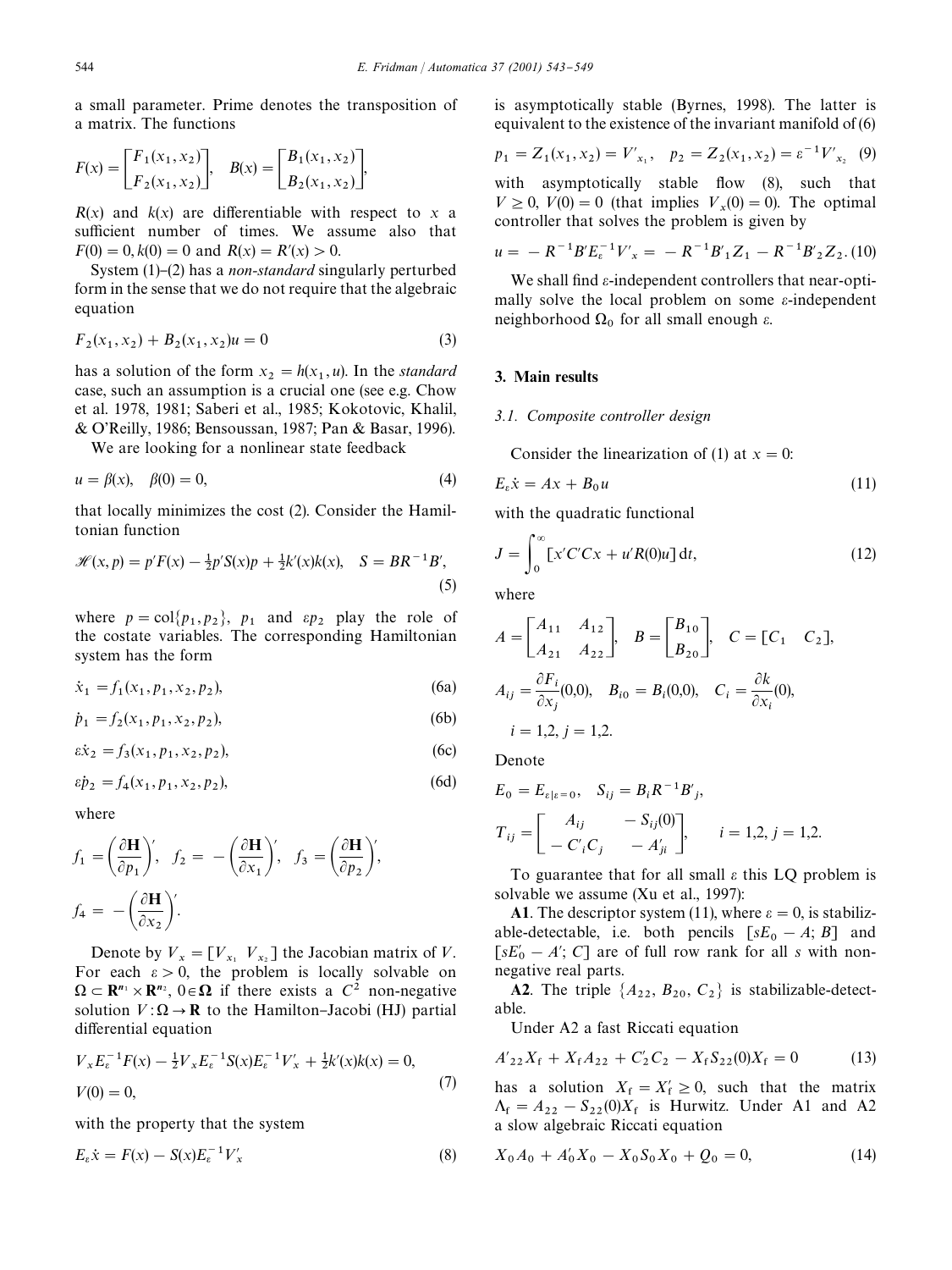where

$$
\begin{bmatrix} A_0 & -S_0 \ -Q_0 & -A'_0 \end{bmatrix} = T_{11} - T_{12} T_{22}^{-1} T_{21} = T_0, \qquad (15)
$$

has a solution  $X_0 = X'_0 \ge 0$  such that the matrix  $\Lambda_s = A_0 - S_0 X_0$  is Hurwitz. It is known (Wang et al., 1988; Xu et al., 1997) that for all small enough  $\varepsilon$  the linear controller

$$
u_1 = -R^{-1}(0)B'_{10}X_0x_1 - R^{-1}(0)B'_{20}(X_cx_1 + X_fx_2),
$$
  
\n
$$
X_c = [X_f, -I]T_{22}^{-1}T_{21} \begin{bmatrix} I \\ X_0 \end{bmatrix}
$$
 (16)

solves the LQ problem.

Note that under A1 and A2 the Hamiltonian matrices  $T_{22}$  and  $T_0$  have no eigenvalues on the imaginary axis. Then by implicit function theorem the system of equations

$$
f_3(x_1, p_1, x_2, p_2) = 0, \quad f_4(x_1, p_1, x_2, p_2) = 0
$$

has an isolated solution

$$
x_2 = \phi(x_1, p_1), \quad p_2 = \psi(x_1, p_1) \tag{17}
$$

in a small enough neighborhood of  $\mathbb{R}^{n_2} \times \mathbb{R}^{n_2}$  containing 0, and the matrix

$$
\begin{pmatrix}\n\frac{\partial f_3}{\partial x_2} & \frac{\partial f_3}{\partial p_2} \\
\frac{\partial f_4}{\partial x_2} & \frac{\partial f_4}{\partial p_2}\n\end{pmatrix}_{|(x_2, p_2) = (\phi(x_1, p_1), \psi(x_1, p_1))}
$$

has  $n_2$  stable eigenvalues  $\lambda$ , Re  $\lambda < -\alpha < 0$ , and  $n_2$  unstable ones  $\lambda$ , Re  $\lambda > \alpha$ .

Consider the *reduced* Hamiltonian system

$$
\dot{x}_1 = f_1(x_1, p_1, \phi(x_1, p_1), \psi(x_1, p_1)), \tag{18a}
$$

$$
\dot{p}_1 = f_2(x_1, p_1, \phi(x_1, p_1), \psi(x_1, p_1)).
$$
\n(18b)

This system results after substitution of (17) into (6a) and  $(6b)$ . From the theory of nonlinear differential equations (Kelley, 1967) it follows that this system has a stable manifold

$$
p_1 = N_0(x_1) \tag{19}
$$

with asymptotically stable flow

$$
\dot{x}_1 = f_1(x_1, N_0(x_1), \phi(x_1, N_0(x_1)), \psi(x_1, N_0(x_1)))
$$
 (20)

for  $x_1$  from small enough neighborhood of 0. Note that (20) results from substitution of (19) into (18a). Function  $N_0 = N_0(x_1)$  satisfies the *slow* partial differential equation (PDE)

$$
\frac{\partial N_0}{\partial x_1} f_1(x_1, N_0, \phi(x_1, N_0), \psi(x_1, N_0))
$$
  
=  $f_2(x_1, N_0, \phi(x_1, N_0), \psi(x_1, N_0)).$  (21)

This PDE can be derived by differentiating on *t* of (19), where  $p_1 = p_1(t)$ ,  $x_1 = x_1(t)$  and by substituting for  $\dot{x}_1$  the right-hand side of (20). The function  $N_0$  can be approximated by

$$
N_0(x_1) = X_0 x_1 + O(|x_1|^2),\tag{22}
$$

where  $|\cdot|$  denotes the Euclidean norm of a vector.

For each  $x_1$  such that (17) and (19) exist consider the 'fast' system

$$
\dot{\bar{x}}_2(\tau) = \bar{f}_3(x_1, \bar{x}_2(\tau), \bar{p}_2(\tau)), \quad \dot{\bar{p}}_2(\tau) = \bar{f}_4(x_1, \bar{x}_2(\tau), \bar{p}_2(\tau)),
$$
\n
$$
\tau = \frac{t}{\varepsilon},
$$
\n(23)

where

$$
\overline{f}_i = f_i(x_1, N_0, \overline{x}_2(\tau) + \phi(x_1, N_0), \overline{p}_2(\tau) + \psi(x_1, N_0)),
$$
  

$$
i = 3, 4.
$$

From the theory of nonlinear differential equations (Kelley, 1967), it follows that this system has a stable manifold  $\bar{p}_2 = M_0(x_1, \bar{x}_2)$  with asymptotically stable flow

$$
\dot{\bar{x}}_2 = \bar{f}_3(x_1, \bar{x}_2, M_0(x_1, \bar{x}_2))
$$
\n(24)

for  $x_1$  and  $\bar{x}_2$  from small enough neighborhood  $\Omega$  of  $\mathbf{R}^{n_1} \times \mathbf{R}^{n_2}$  containing 0. Function  $M_0 = M_0(x_1, \bar{x}_2)$  satisfies the *fast* PDE

$$
\frac{\partial M_0}{\partial \bar{x}_2} \bar{f}_3(x_1, \bar{x}_2, M_0) = \bar{f}_4(x_1, \bar{x}_2, M_0)
$$
\n(25)

and

$$
M_0(x_1, \bar{x}_2) = X_f \bar{x}_2 + O(|x_1| + |\bar{x}_2|) |\bar{x}_2|). \tag{26}
$$

Define the *composite* controller as follows:

$$
u_0(x_1, x_2) = -R^{-1}B'_1N_0(x_1) - R^{-1}B'_2[\psi(x_1, N_0(x_1))
$$
  
+  $M_0(x_1, x_2 - \phi(x_1, N_0(x_1)))]$ . (27)

From (16), (22) and (26) it follows that

$$
u_0 = u_1 + O(|x_1|^2 + |x_2|^2). \tag{28}
$$

We shall show that  $u_0$  near-optimally solves the problem on some e-independent neighborhood for all small enough  $\varepsilon$ . Let  $\Omega_{m_i} = \{x_i \in \mathbb{R}^{n_i}: |x_i| < m_i\}, i = 1,2$ . From Fridman (2000) we obtain the following result:

**Lemma 3.1.** *Under* A1 *and* A2 *there exist*  $m_1 > 0$ ,  $m_2 > 0$  *and*  $\varepsilon_0 > 0$  *such that for all*  $\varepsilon \in (0, \varepsilon_0]$  *the following holds:*

(i) *There exists a*  $C^2$  *function*  $V: \Omega_{m_1} \times \Omega_{m_2} \to [0, \infty)$ , *satisfying the HJ equation* (7) *with the property that* (8) *is asymptotically stable*.

(ii) *The invariant manifold, the solution to HJ equation and the optimal controller have the following*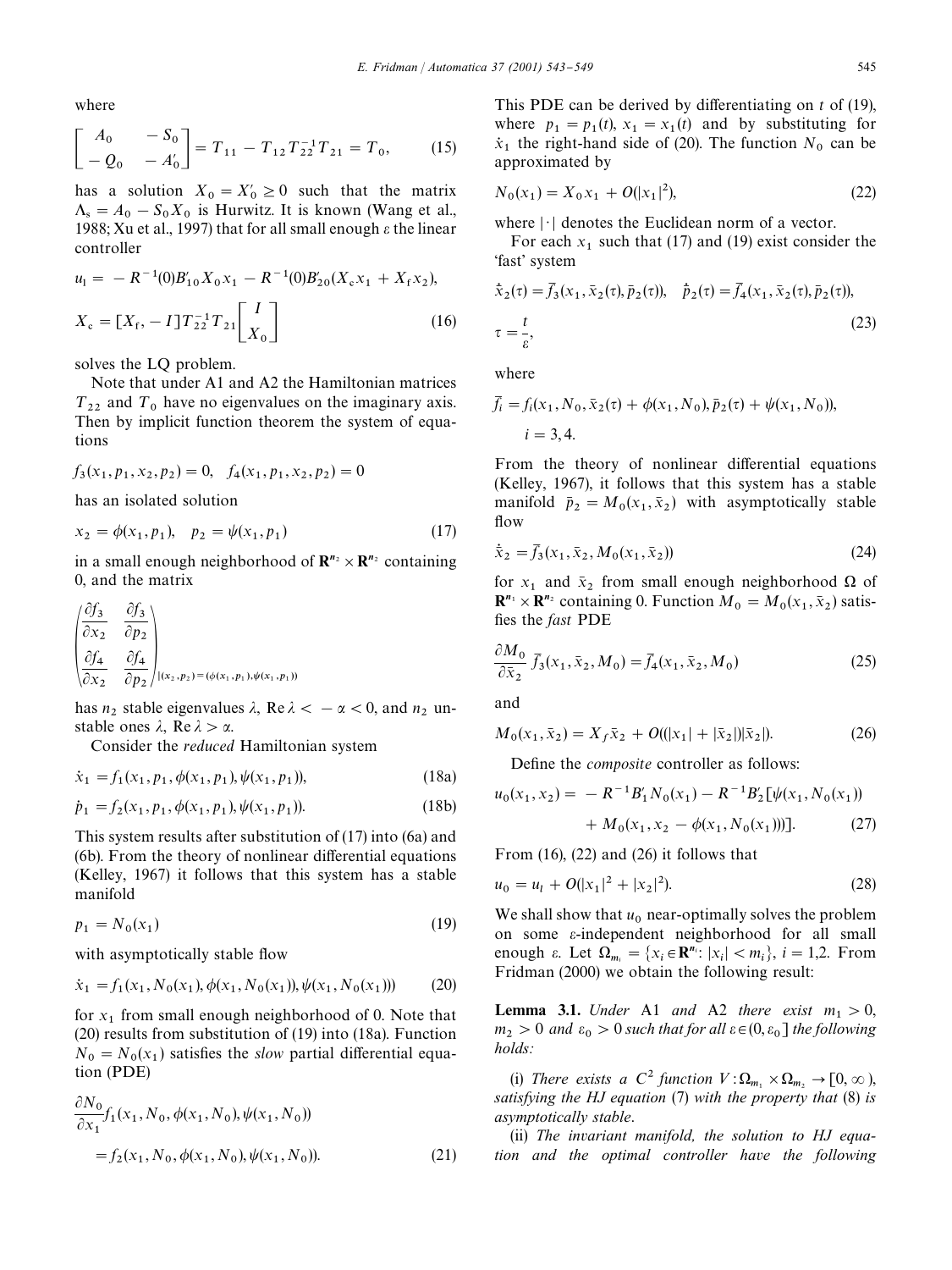*approximations*:

$$
Z_1(x_1, x_2) = V'_{x_1} = N_0(x_1) + O(\varepsilon),
$$
 (29a)

$$
Z_2(x_1, x_2) = \varepsilon^{-1} V'_{x_2} = \psi(x_1, N_0(x_1))
$$
  
+  $M_0(x_1, x_2 - \phi(x_1, N_0(x_1))) + O(\varepsilon),$  (29b)

$$
V(x_1, x_2) = V_0(x_1) + O(\varepsilon),
$$
\n(29c)

$$
\frac{\partial V_0}{\partial x_1} = N'_0(x_1),\tag{29d}
$$

$$
\beta(x) = u_0(x_1, x_2) + O(\varepsilon),\tag{29e}
$$

*where u* <sup>0</sup> *is given by* (27). *Approximations are uniform on*  $x_1, x_2 \in \Omega_{m_1} \times \Omega_{m_2}$ . *The composite controller* (27) *achieves the cost* O(e)-*close to the optimal one*  $J_{\text{opt}}$  for  $x(0) \in \Omega_0$ , where  $\Omega_0$  is the set of all initial condi*tions which give rise to asymptotically stable trajectories that are restricted to*  $\Omega_{m_1} \times \Omega_{m_2}$ .

(iii) *The optimal trajectory*  $x^*(t)$  *with the initial data*  $x(0) = \text{col}\{x_{10}, x_{20}\} \in \Omega_0$  *and the corresponding optimal open-loop control*  $u^*(t)$  *are approximated for*  $t \in [0,\infty)$  *by* 

$$
x^{*}(t) = x^{(0)}(t, \tau) + \varepsilon r_1(t, \varepsilon),
$$
  
\n
$$
x^{(0)}(t, \tau) = \text{col}\{x_1(t); \ \phi(x_1(t), N_0(x_1(t)) + \Pi(\tau))\}, \quad \tau = \frac{t}{\varepsilon},
$$
  
\n
$$
u^{*}(t) = -R^{-1}B'_{1}(x^{(0)})N_0(x_1(t)) - R^{-1}B'_{2}(x^{(0)})
$$
  
\n
$$
\times \left[\psi(x_1(t), N_0(x_1(t))) + M_0(x_1(t), \Pi(\tau))\right] + \varepsilon r_2(t, \varepsilon),
$$
  
\n(30)

*where*  $x_1(t)$  *is a solution to* (20) *with the initial data*  $x_{10}$ . *The boundary layer term*  $\Pi(\tau)$  *is exponentially decaying for*  $\tau \rightarrow \infty$  *and satisfies the following initial value problem:* 

$$
\frac{\partial \Pi(\tau)}{\partial \tau} = \bar{f}_3 [x_{10}, \Pi(\tau), M_0(x_{10}, \Pi(\tau))],
$$
  
 
$$
\Pi(0) = x_{02} - \phi(x_{10}, N_0(x_{10})).
$$
 (31)

*The remainders satisfy inequality*  $|r_i(t, \varepsilon)| \leq c e^{-\alpha t}, i = 1, 2$ .

Note that (29c) and (29d) follow from (29a) and (29b).

#### *3.2. Optimal controller for descriptor system.*

Consider the corresponding to (1) descriptor system

$$
E_0 \dot{x} = F(x) + B(x)u. \tag{32}
$$

A controller  $u = u(x)$  is called an admissible, if the closedloop system (32) has a unique solution for any initial condition  $E_0x(0)$  from small enough neighborhood in  $R^{n_1} \times \{0\}$  containing 0 as an interior point. The problem is to find, of all admissible locally asymptotically stabilizing controllers, the one that minimizes (2).

Theorem 3.1. (i) *Assume that* A1 *holds and that the linear descriptor system* (11), where  $\varepsilon = 0$ , *is impulsively controllable and observable, i.e. matrices*  $[A_{22} \ B_{20}]$  and  $[A'_{22} \ C_{2}]$  are of full row rank. Let there exists a twice *continuously differentiable function*  $V_d : \Omega_{m_1} \times \{0\} \to R$ such that  $V_d(E_0 x) \geq 0$ ,

$$
\frac{\partial V_{\mathbf{d}}(E_0 x)}{\partial x} = W(x) E_0,
$$
\n(33)

 $2W(x)F(x) - W(x)S(x)W'(x) + k'(x)k(x) = 0,$ 

$$
S = BR^{-1}B',\tag{34}
$$

with the property that  $f_{x_2}(0,0)$  *is non-singular, where*  $\tilde{f} = F_2 - B_2 R^{-1} B_2' W'$ , and such that the system

$$
E_0 \dot{x} = F(x) - S(x)W'(x)
$$

*is asymptotically stable. Then the controller*

$$
u_d(x) = -R^{-1}B'(x)W'(x) \tag{35}
$$

*solves the local optimal control problem for the descriptor system* (32) *with respect to the functional* (2) *and leads to the optimal cost*

$$
J_{\rm d} = 2V_{\rm d}(E_0 x(0)).\tag{36}
$$

(ii) *Under* A1 *and* A2 *the solution to* (33) *and* (34) *is given by*

$$
V_d(E_0 x) = V_0(x_1),
$$
\n(37a)

$$
W(x) = [N'_0(x_1) \quad \psi'(x_1, N_0(x_1))]
$$
  
+  $M'_0[x_1, x_2 - \phi(x_1, N_0(x_1))]$  (37b)

*and the composite controller* (27) *is locally optimal one for* (32).

(iii) *Assume that* A1 *and* A2 *hold. Let*  $\overline{M}: \Omega \to \mathbb{R}^{n_2}$  *be any continuously differentiable function that vanishes at*  $x_2 = 0$  *and such that*  $f_{x_2}(0,0)$  *is non-singular, where*  $\widetilde{f} = F_2 - B_2 R^{-1} B_2' \overline{M}$ . *Then the controller* 

$$
\bar{u}(x) = -R^{-1}B'_1N_0(x_1) - R^{-1}B'_2[\psi(x_1, N_0(x_1)) + \bar{M}(x_1, x_2 - \phi(x_1, N_0(x_1)))]
$$
\n(38)

*is locally optimal one for* (32). *The resulting optimal cost*  $J_d = 2V_0(x_1(0))$  *is O(e)-close to the optimal cost*  $J_{opt}$  *of singularly perturbed system* (1) *for all initial conditions*  $x(0)$  *from small enough neighborhood*  $\Omega_0 \subset R^{n_1} \times R^{n_2}$ *containing* 0.

Note that relation (33) is analogous to one in Xu and Mizukami (1994).

*3.3. Near-optimal controllers for the singularly perturbed system*

Theorem 3.2. *Under* A1 *and* A2 *for all small enough* e *and for all initial conditions from small enough neighborhood*  $\Omega_0 \subset R^{n_1} \times R^{n_2}$  *containing* 0 *the following holds:*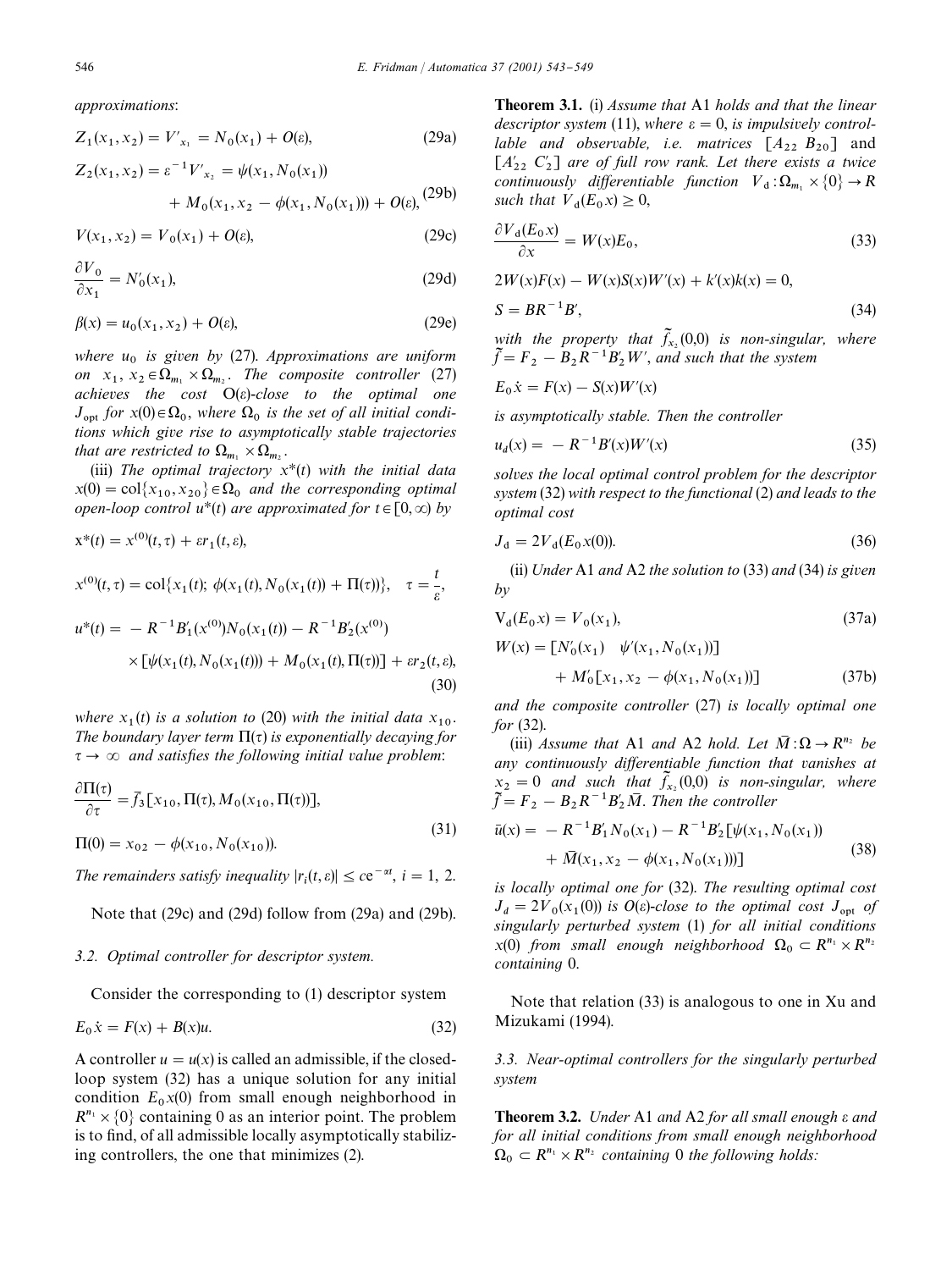(i) The composite controller (27), where  $M_0$  satisfies the *fast PDE* (25), *leads the full-order system* (1) *to the cost*  $O(\varepsilon^2)$ -close to the optimal one  $J_{\text{opt}}$ .

(ii) Let  $\overline{M}: \Omega \to \mathbb{R}^{n_2}$  *be any continuously differentiable function that vanishes at*  $x_2 = 0$  *and such that* (24) *with*  $M_0 = \overline{M}$  is exponentially stable uniformly on  $x_1$ . Then the *controller* (38) *leads the full-order system* (1) *to the cost*  $O(\varepsilon)$ -*closeto*  $J_{\text{opt}}$ .

Thus, as in the linear case (Wang et al., 1988) and in the standard nonlinear case (Saberi et al., 1985), there exist many near-optimal  $\varepsilon$ -independent solutions (27) to the non-standard problem (1), (2), where the fast gain is any function that exponentially stabilizes (24) with  $M_0 = \overline{M}$ (e.g. one can choose  $\overline{M}(x_1, x_2) = Kx_2$  such that  $A_{22}$  +  $B_{20}$ *K* is Hurwitz). These solutions lead to the values of the cost  $O(\varepsilon)$ -close to the optimal one. However, as well as in the linear case (Kokotovic et al., 1986; Xu et al., 1997), only the composite controller, being an  $O(\varepsilon)$ -approximation to the optimal controller, achieves  $O(\varepsilon^2)$  near-optimal cost.

Example. Consider the system

$$
\dot{x}_1 = \tan x_2 - u, \quad \varepsilon \dot{x}_2 = x_1 + u,
$$
\n
$$
J = \int_0^\infty [\tan^2 x_2 + u^2] dt, \quad x(0) = \text{col}\{0.4, 1\}.
$$
\n(39)

This is a non-standard problem since the algebraic equation  $x_1 + u = 0$  is not uniquely solvable with respect to *x* 2 . We obtain the following Hamiltonian function:

$$
\mathcal{H} = -p_1 \tan x_2 + p_2 x_1 - 1/2p_1^2 + p_1 p_2
$$

$$
-1/2p_2^2 + 1/2 \tan^2 x_2
$$

and the Hamiltonian system

 $\dot{x}_1 = \tan x_2 - p_1 + p_2, \quad \dot{p}_1 = -p_2,$  $\epsilon \dot{x}_2 = x_1 + p_1 - p_2, \quad \epsilon \dot{p}_2 = -(p_1 + \tan x_2)/\cos^2 x_2.$ We find  $\psi = x_1 + p_1, \quad \phi = -\arctan p_1, \quad N_0(x_1) = Kx_1,$  $K = 1 + \sqrt{2}$ ,

$$
M_0(x_1, \bar{x}_2) = \left[Kx_1 + \tan[\bar{x}_2 - \arctan(Kx_1)]\right] / \cos^2(\bar{x}_2 - \arctan(Kx_1)).
$$

The composite controller of (27) has a form

$$
u_0 = -x_1 - (Kx_1 + \tan x_2)/\cos^2 x_2. \tag{40}
$$

By choosing  $\overline{M} = 3\overline{x}_2$ , that stabilizes (24), we obtain another near-optimal controller given by the right-hand side of (38)

$$
\bar{u} = -x_1 - 3x_2 - 3 \arctan(Kx_1).
$$

| ante |  |
|------|--|
|------|--|

| ε            | 0.1    | 0.01   | 0.001  | 0.0001 |  |
|--------------|--------|--------|--------|--------|--|
| $J(u_0)$     | 1.5509 | 0.4740 | 0.3948 | 0.3871 |  |
| $J(\bar{u})$ | 1.5965 | 0.4830 | 0.3957 | 0.3872 |  |

Applying now  $u_0$  and  $\bar{u}$  to (39) we find the corresponding values of costs  $J(u_0)$  and  $J(\bar{u})$  for different values of  $\varepsilon$ (see Table 1). We find from Table 1 that for all  $\varepsilon$  under consideration  $J(u_0) < J(\bar{u})$ . The values of  $J(u_0)$  and  $J(\bar{u})$ approach the same limit as  $\varepsilon \to 0$ .

## 4. Conclusions

We have designed  $\varepsilon$ -independent controllers for nonstandard singularly perturbed systems being nonlinear in both, the slow and the fast state variables. We have shown that these controllers are optimal for the corresponding descriptor system. The slow gain of these controllers  $N_0$  is uniquely defined from the slow PDE. The fast gain can be found either as a solution to the fast PDE or as a stabilizing gain for the fast system. In the first case the controller is  $O(\varepsilon)$ -close to the optimal controller and leads the singularly perturbed system to  $O(\varepsilon^2)$  near-optimal cost, i.e.  $J(u_0) = J_{\text{opt}} + O(\varepsilon^2)$ . In the second case the controllers lead to  $O(\varepsilon)$  near-optimal cost. The optimal cost of the descriptor system is  $O(\varepsilon)$ -close to  $J_{\text{opt}}$ .

The results are local. More general results under less restrictive assumptions than those of A1 and A2 is another interesting problem that remains open.

#### Appendix

Proof of Theorem 3.1. (i) Note that under assumptions of the theorem  $\{E_0, F, B, k\}$  is locally stabilizable-detectable and locally impulsively controllable and observable. Let  $x(t)$  satisfy (32) and start from  $E_0 x(0)$ . Applying (33), (32) and  $(34)$  we find

$$
2\frac{dV_d(E_0x)}{dt} + k'k + u'Ru = 2W(x)(F(x) + B(x)u)
$$
  
+ k'k + u'Ru  
=  $(u' + W(x)B(x)R^{-1}(x))R(x)$   
 $\times (u + R^{-1}(x)B'(x)W'(x)).$  (A.1)

For asymptotically stabilizing controllers  $V_d(E_0(x_\infty)) = 0$ . Then, integrating (A.1) on *t* from 0 to  $\infty$ , we find

$$
J_{d}(x_0, u) \ge 2V_{d}(E_0 x_0) = J_{d}(x_0, u_d),
$$
\n(A.2)

i.e.  $u_d$  is a minimizing controller.

Consider the closed-loop system (32), (35). By the nonsingularity of  $\tilde{f}_{x_2}(0,0)$  and the implicit function theorem,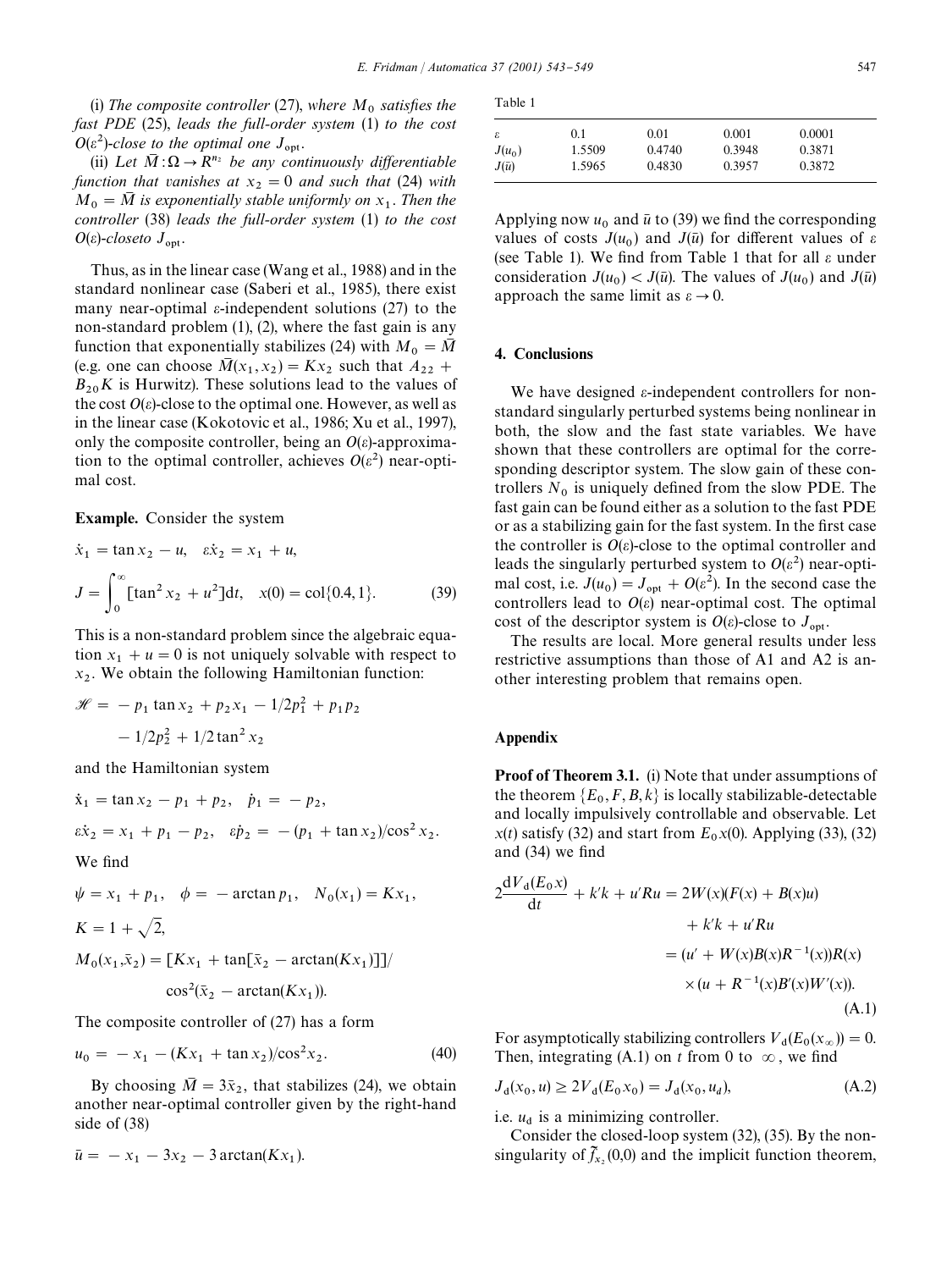the last  $n_2$  algebraic equations of the closed-loop system<br>(28) (25) (32), (35) can be solved with respect to  $x_2$  in a small neighborhood of  $x = 0$ . Substituting the resulting  $x_2$  into the first  $n_1$  differential equations of (32) and (35) we see that the initial condition for  $x_1$  defines the unique solution. Hence,  $u_d$  is admissible.

(ii) From (37) and (29d) we have

$$
\frac{\partial V_{\mathbf{d}}(E_{0}x)}{\partial x} = \begin{bmatrix} \frac{\partial V_{0}(x_{1})}{\partial x_{1}} & 0 \end{bmatrix} = [N'_{0}(x_{1}) \quad 0] = W(x)E_{0}.
$$

Lemma 3.1 implies  $V_x E_c^{-1} = W + O(\varepsilon)$ . Substituting this relation into (7) and neglecting the  $O(\varepsilon)$ -terms in the resulting equation, we find that  $W$  satisfies (34). Under A1 and A2, conditions of  $(i)$  of Theorem 3.1 are satisfied and therefore  $u_d(x) = u_0(x_1, x_2)$ .

(iii) Note that  $M_0(x_1, 0) = \overline{M}(x_1, 0) = 0$  and for the descriptor system  $x_2 = \phi(x_1, N_0(x_1))$ . Then  $\overline{M}[x_1, \overline{N_1(x_1)}]$  $x_2 - \phi(x_1, N_0(x_1))] = M_0[x_1, x_2 - \phi(x_1, N_0(x_1))] = 0$ and  $\bar{u}(x) = u_0(x_1, x_2)$  is locally optimal controller for (32). Moreover, descriptor system (32) is impulse free since  $f_{x_2}(0,0)$  is non-singular. From (36), (37a) and (29c) it follows that  $J_d = \overline{J}_{opt} + O(\varepsilon)$ .  $\Box$ .

Proof of Theorem 3.2. (i) The closed-loop system (1), (2) and (27) has the form:

$$
E_{\varepsilon}\dot{x} = F(x) - S(x)W'(x), \tag{A.3a}
$$

$$
J(u_0) = \int_0^\infty [k'(x)k(x) + W(x)S(x)W'(x)] dt,
$$
 (A.3b)

where  $W$  is given by (37b). Note that  $u_0$  is asymptotically stabilizing controller and thus (A.3a) is asymptotically stable for small  $\varepsilon$ . Similarly to (36) it can be proved that for each  $\varepsilon J(u_0) = 2U(x(0))$ , where  $U: \Omega_{m_1} \times \Omega_{m_2} \to R$  is a twice continuously differentiable function, such that  $U(x) \ge 0, U(0) = 0, U_x(0) = 0$  and

$$
2U_x E_{\varepsilon}^{-1}(F(x) - SW'(x)) + k'(x)k(x)
$$
  
+ W(x)S(x)W'(x) = 0. (A.4)

The optimal cost  $J_{opt} = 2V(x(0))$ , where V is a solution to HJ equation (7).

Under A1 and A2 there exists a non-negative twice continuously differentiable solution to  $(7)$  and this solution can be approximated in the form (Fridman, 2000):

$$
V_x E_{\varepsilon}^{-1} = [Z_1(x_1, x_2) \quad Z_2(x_1, x_2)]
$$
  
=  $W(x) + \varepsilon V_1(x) + O(\varepsilon^2)$ , (A.5)

where  $V_1$  is continuously differentiable and approximation is uniform on *x* from small enough neighborhood of 0. Analogously, under A1 and A2 there exists a non-negative twice continuously differentiable solution to  $(A.4)$  and this solution can be uniformly approximated in the form

$$
U_x E_\varepsilon^{-1} = W(x) + \varepsilon U_1(x) + O(\varepsilon^2), \tag{A.6}
$$

where  $U_1$  is continuously differentiable.

Denote  $\Delta(x) = U(x) - V(x)$ . From (A.4) and (7) we obtain

$$
2\Delta_{x}E_{\varepsilon}^{-1}(F(x)-SW'(x))
$$

 $+(V_x E_c^{-1} - W(x))S(x)(E_c^{-1}V'_x - W'(x)) = 0.$  (A.7) Continuously differentiable in *x* functions  $F - SW'$ ,  $V_x E_\varepsilon^{-1} - W$  and  $\Delta_x$  vanish at  $x = 0$  and, therefore

$$
F - SW' = \overline{A}(x)x,
$$
\n(A.8a)

$$
V_x E_\varepsilon^{-1} - W = \varepsilon x' Y(x, \varepsilon), \tag{A.8b}
$$

$$
\Delta_x(x) = x'K(x, \varepsilon),\tag{A.8c}
$$

where the right-hand side of  $(A.8b)$  is multiplied by  $\varepsilon$  due to (A.5). The functions on the right-hand side of (A.8a)}(A.8c) are continuous in *x*. Substituting  $(A.8a)$ – $(A.8c)$  into  $(A.7)$ , we obtain

$$
2K(x,\varepsilon)E_{\varepsilon}^{-1}\overline{A}(x) + \varepsilon^2 Y(x,\varepsilon)S(x)Y'(x,\varepsilon) = 0.
$$
 (A.9)

From (A.5) and (A.6) it follows that for all small enough  $\varepsilon$  function  $\Delta_x$  can be approximated by

$$
\Delta_{x} E_{\varepsilon}^{-1} = x' K(x, \varepsilon) E_{\varepsilon}^{-1} = x' K_{0}(x) + \varepsilon x' K_{1}(x) + O(\varepsilon^{2}),
$$
\n(A.10)

where  $K_0$  and  $K_1$  are continuous. Denote  $\overline{A}_{ij}(x)$ ,  $i = 1,2$ ,  $j = 1,2$  the corresponding blocks of the continuous matrix-function  $\overline{A}(x)$  and  $\overline{A}_0(x) = \overline{A}_{11}(x) - \overline{A}_{12}(x) = \overline{A}_{11}(x) - \overline{A}_{12}(x) = \overline{A}_{11}(x) - \overline{A}_{12}(x) = \overline{A}_{11}(x) - \overline{A}_{12}(x) = \overline{A}_{11}(x) - \overline{A}_{12}(x) = \overline{A}_{11}(x) - \overline{A}_{12}(x) = \overline{A}_{11}(x) - \overline{A}_{12}(x) = \overline{A}_{1$  $\overline{A}_{12}(x) \overline{A}_{22}^{-1}(x) \overline{A}_{12}(x)$ . Matrices  $\overline{A}_{22}(x)$  and  $\overline{A}_0(x)$  are Hurwitz for *x* from small enough neighborhood of 0 ince matrices  $\bar{A}_{22}(0) = A_{22} - S_{22}(0)X_f$  and  $\bar{A}_0(0) = A_0 S_0 X_0$  are Hurwitz. Substituting (A.10) into (A.9) and equating terms with  $\varepsilon^0$  and  $\varepsilon^1$  we obtain, similarly to Kokotovic et al. (1986, p. 118),  $K_0 = K_1 = 0$  and  $\Delta_{x}E_{\epsilon}^{-1} = O(\epsilon^{2})$ . Hence, for all *x*(0) from small enough<br>mainly order to and for all graph agreeds at the following neighborhood of 0 and for all small enough  $\varepsilon$  the following holds:  $J(u_0) - J_{opt} = 2\Delta(x(0)) = O(\varepsilon^2).$ 

(ii) Consider the closed-loop system (1), (38), where  $\overline{M}$  is any stabilizing function for (24) with  $M_0 = \overline{M}$ . Compare it with the closed-loop system (1), (27), where  $M<sub>0</sub>$  satisfies the fast PDE (23). The reduced problems for these systems, resulting after substitution 0 for  $\varepsilon$ , have the same solution  $x_2 = \phi(x_1, N_0(x_1))$ , where  $x_1$  satisfies (20). Hence, solutions to these closed-loop systems have the same regular parts in the zero-order approximations. Therefore, the resulting values of *J* are  $O(\varepsilon)$ -close (boundary layer terms after integrating become  $O(\varepsilon)$ -terms). By (ii) of Lemma 3.1 these values are  $O(\varepsilon)$ -close to the optimal cost.  $\Box$ 

#### References

Bensoussan, A. (1987). Singular perturbations for deterministic control problems. In: P. Kokotovic, A. Bensoussan, & G Blankenship (Eds.), *Singular perturbations and asymptotic analysis in control systems*, *Lecture Notes in Control and Information Sciences*, Vol. 90  $(pp. 9-170)$ . Berlin: Springer.